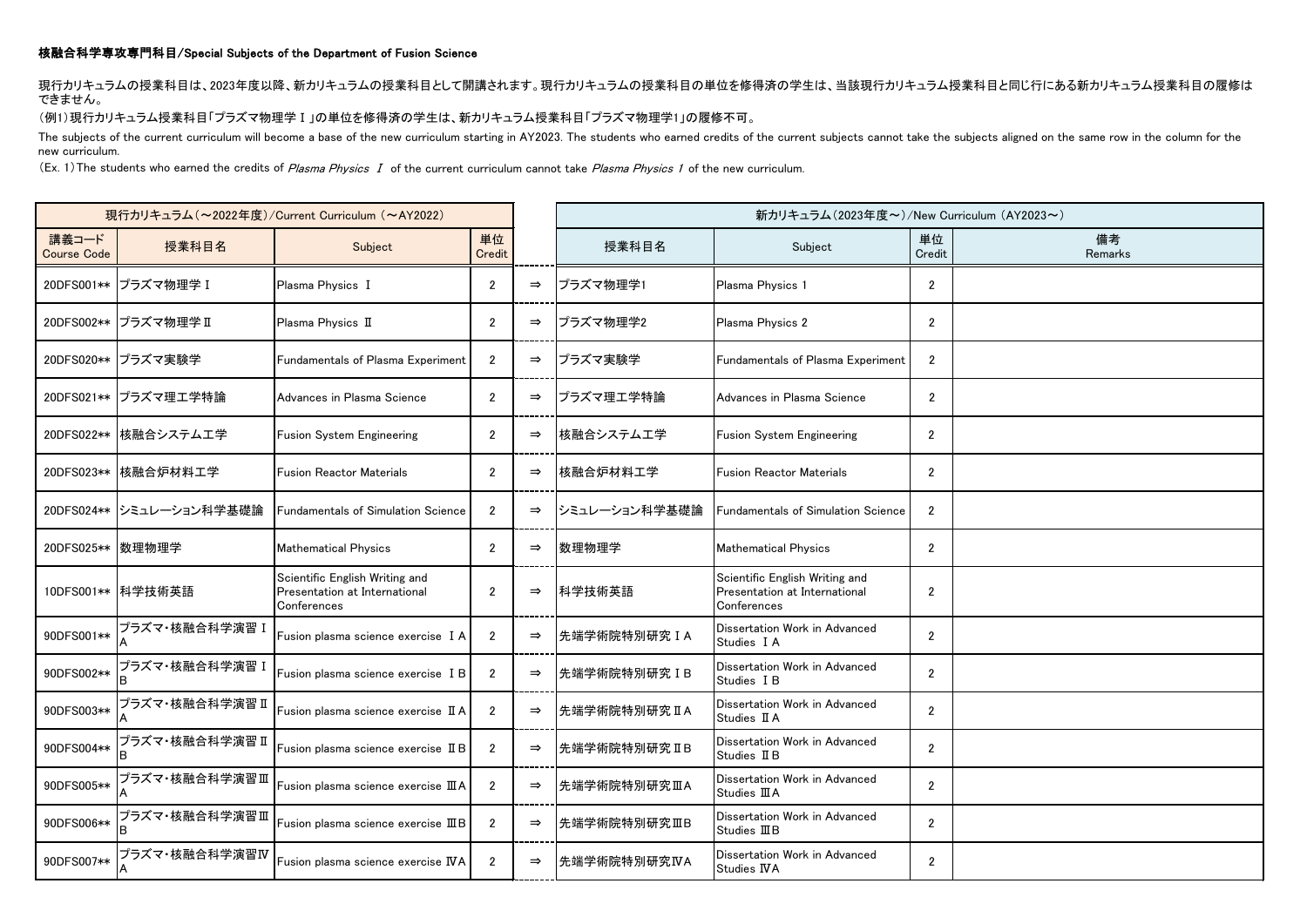| 現行カリキュラム (~2022年度)/Current Curriculum (~AY2022) |                |                                                          |                |               | 新カリキュラム (2023年度~)/New Curriculum (AY2023~) |                                                          |                |               |
|-------------------------------------------------|----------------|----------------------------------------------------------|----------------|---------------|--------------------------------------------|----------------------------------------------------------|----------------|---------------|
| 講義コード<br><b>Course Code</b>                     | 授業科目名          | Subject                                                  | 単位<br>Credit   |               | 授業科目名                                      | Subject                                                  | 単位<br>Credit   | 備考<br>Remarks |
| 90DFS008**                                      | プラズマ・核融合科学演習IV | Fusion plasma science exercise $\operatorname{WB}$       | $\mathfrak{p}$ | $\Rightarrow$ | 先端学術院特別研究IVB                               | Dissertation Work in Advanced<br>Studies IVB             | $\overline{2}$ |               |
| 90DFS009**                                      | プラズマ・核融合科学演習V  | Fusion plasma science exercise VA                        | $\overline{2}$ | $\Rightarrow$ | 先端学術院特別研究VA                                | Dissertation Work in Advanced<br>Studies VA              | $\overline{2}$ |               |
| 90DFS010**                                      | プラズマ・核融合科学演習V  | Fusion plasma science exercise VB                        | $\overline{2}$ | $\Rightarrow$ | 先端学術院特別研究VB                                | Dissertation Work in Advanced<br>Studies VB              | $\overline{2}$ |               |
| 90DFS011**                                      | プラズマ・核融合科学考究 I | Fusion plasma science investigation<br>ΙA                |                | $\Rightarrow$ | プラズマ・核融合科学考究 I                             | Fusion plasma science investigation<br>I A               | $\mathfrak{p}$ |               |
| 90DFS012**                                      | プラズマ・核融合科学考究 I | Fusion plasma science investigation<br>I B               | 2              | $\Rightarrow$ | プラズマ・核融合科学考究 I                             | Fusion plasma science investigation<br>T B               | $\mathfrak{p}$ |               |
| 90DFS013**                                      | プラズマ・核融合科学考究Ⅱ  | Fusion plasma science investigation<br>ΠA                | $\mathfrak{p}$ | $\Rightarrow$ | プラズマ・核融合科学考究Ⅱ                              | Fusion plasma science investigation<br>ПA                | $\overline{2}$ |               |
| 90DFS014**                                      | プラズマ・核融合科学考究 Ⅱ | Fusion plasma science investigation<br>ΠВ                | $\mathfrak{p}$ | $\Rightarrow$ | プラズマ・核融合科学考究 Ⅱ                             | Fusion plasma science investigation<br>ΠВ                | $\overline{2}$ |               |
| 90DFS015**                                      |                | プラズマ・核融合科学考究Ⅲ  Fusion plasma science investigation<br>ШA | $\mathfrak{p}$ | $\Rightarrow$ |                                            | プラズマ・核融合科学考究Ⅲ  Fusion plasma science investigation<br>ШA | $\overline{2}$ |               |
| 90DFS016**                                      | プラズマ・核融合科学考究Ⅲ  | Fusion plasma science investigation<br>ШΒ                | 2              | $\Rightarrow$ | プラズマ・核融合科学考究Ⅲ                              | Fusion plasma science investigation<br>ΠB                | $\mathfrak{p}$ |               |
| 90DFS017**                                      | プラズマ・核融合科学考究IV | Fusion plasma science investigation<br>IVΑ               | $\mathfrak{p}$ | $\Rightarrow$ | プラズマ・核融合科学考究IV                             | Fusion plasma science investigation<br>IVΑ.              | $\overline{2}$ |               |
| 90DFS018**                                      | プラズマ·核融合科学考究IV | Fusion plasma science investigation                      | $\mathfrak{p}$ | $\Rightarrow$ | プラズマ・核融合科学考究IV                             | Fusion plasma science investigation<br>ΝB                | $\overline{2}$ |               |
| 90DFS019**                                      | プラズマ・核融合科学考究V  | Fusion plasma science investigation<br>VА                | $\mathfrak{p}$ | $\Rightarrow$ | プラズマ・核融合科学考究V                              | Fusion plasma science investigation<br>V A               | $\mathfrak{p}$ |               |
| 90DFS020**                                      | プラズマ・核融合科学考究V  | Fusion plasma science investigation<br>VВ                | $\overline{2}$ | $\Rightarrow$ | プラズマ・核融合科学考究V                              | Fusion plasma science investigation<br>V <sub>B</sub>    | $\mathfrak{p}$ |               |
| 90DFS032**   論文演習                               |                | Exercise of scientific paper analysis                    | $\overline{2}$ | $\Rightarrow$ | 論文演習                                       | Exercise of scientific paper analysis                    | $\overline{2}$ |               |